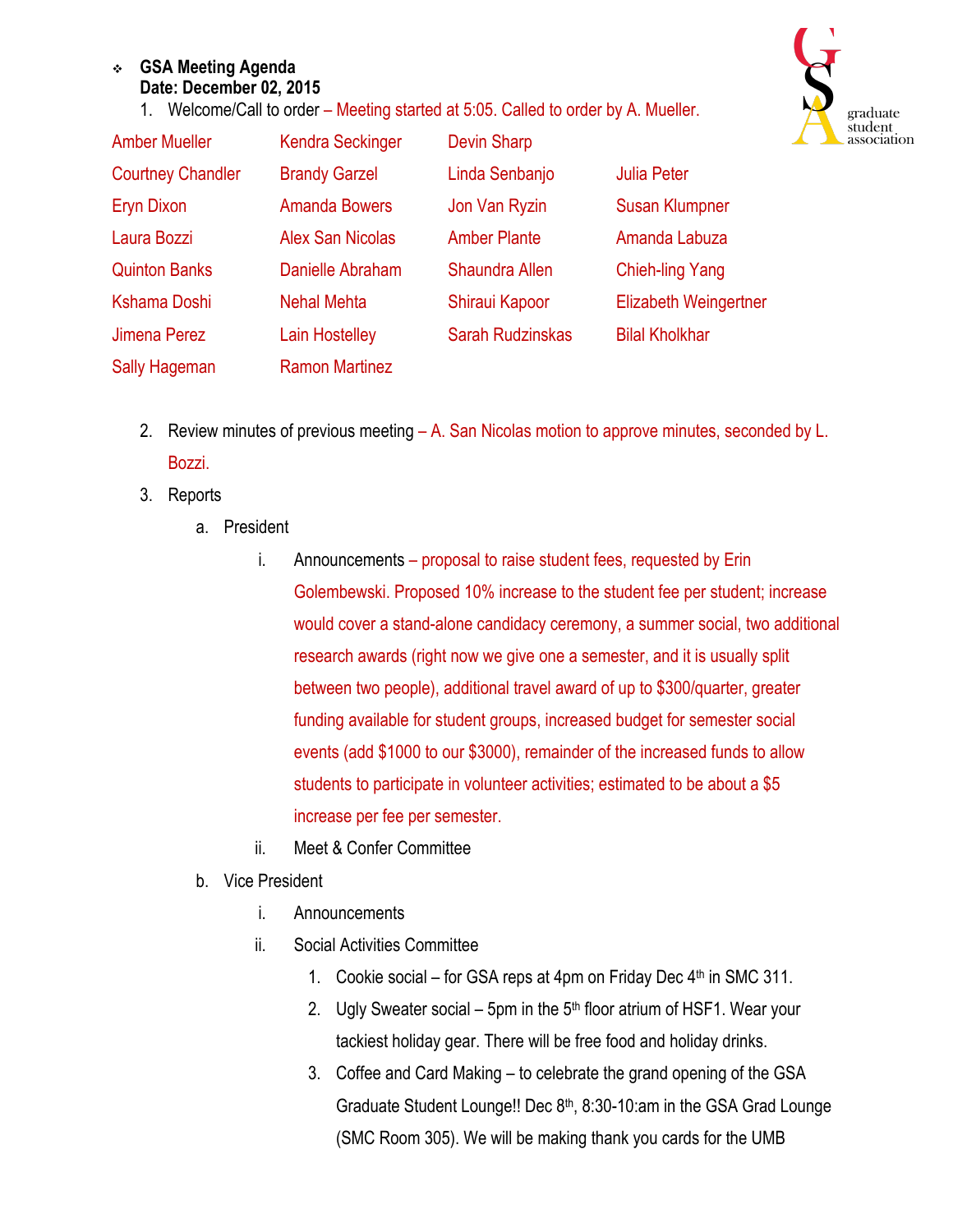Housekeeping staff to thank them for all their hard work keeping our campus clean. All craft supplies will be provided. There will be coffee, hot chocolate, bagels, and pastries.

4. Candidacy Ceremony – date will be Thursday, April 14<sup>th</sup>, MSTF auditorium & atrium. Marcina Garner will be the GPILS contact person. Candidates that will be invited include any students that have reached candidacy in

the 2015 calendar year. Current budget is:

Portfolios: \$30 each x 50 candidates = \$1500 Food/Beverages:  $$15$  pp x 150 people =  $$2250$ Total = \$3750

GSA allocated \$750 so we need \$3000 from the programs. \$3000/50 candidates = \$60 per student from the programs

- iii. USGA Announcements
	- 1. Fall Formal Thursday, Dec  $10<sup>th</sup>$ , 6-10pm at the Visionary Arts Museum. Tickets for students are \$20, guests are \$30. There will be finger foods & drinks.
	- 2. UMB Debates Event on Thursday Dec. 3<sup>rd</sup> in Pharmacy Hall N111 from 5:30-6:30pm. There will be free food from Trinarcia (and wine!) and is being co-sponsored by the USGA. It is a campus-wide event. 4 of the 8 debaters are PhD students (2 of which are GSA reps!!). Would any be interested in covering this event for the Grad Gazette or taking pictures?
		- S. Klumpner will be taking pictures.
	- 3. Holiday Meal collaboration with the Office of Community Engagement. Tentative date for Friday, Dec. 18th. Will be a lunch event (approx. 11am-2pm including set up and take down) for local families in West Baltimore (aiming for ~75 people). OCE wants \$750 total counting any contributions from student groups that would like to get involved. USGA will probably donate \$500, which leaves \$250 to split between any student groups that want to join. Anything over that will go to fund "take home" packages consisting of various foods/pies, etc. GSA will be donating \$75 to this event.
	- 4. Project Jump Start 50/50 raffle. Tickets are \$2, if you win you get  $\frac{1}{2}$  of the money they raise. Drawing on Wednesday, Dec 9<sup>th</sup>, at Pickles at 5:30pm.
- c. Treasurer
	- i. Account \$7839.71 in the account.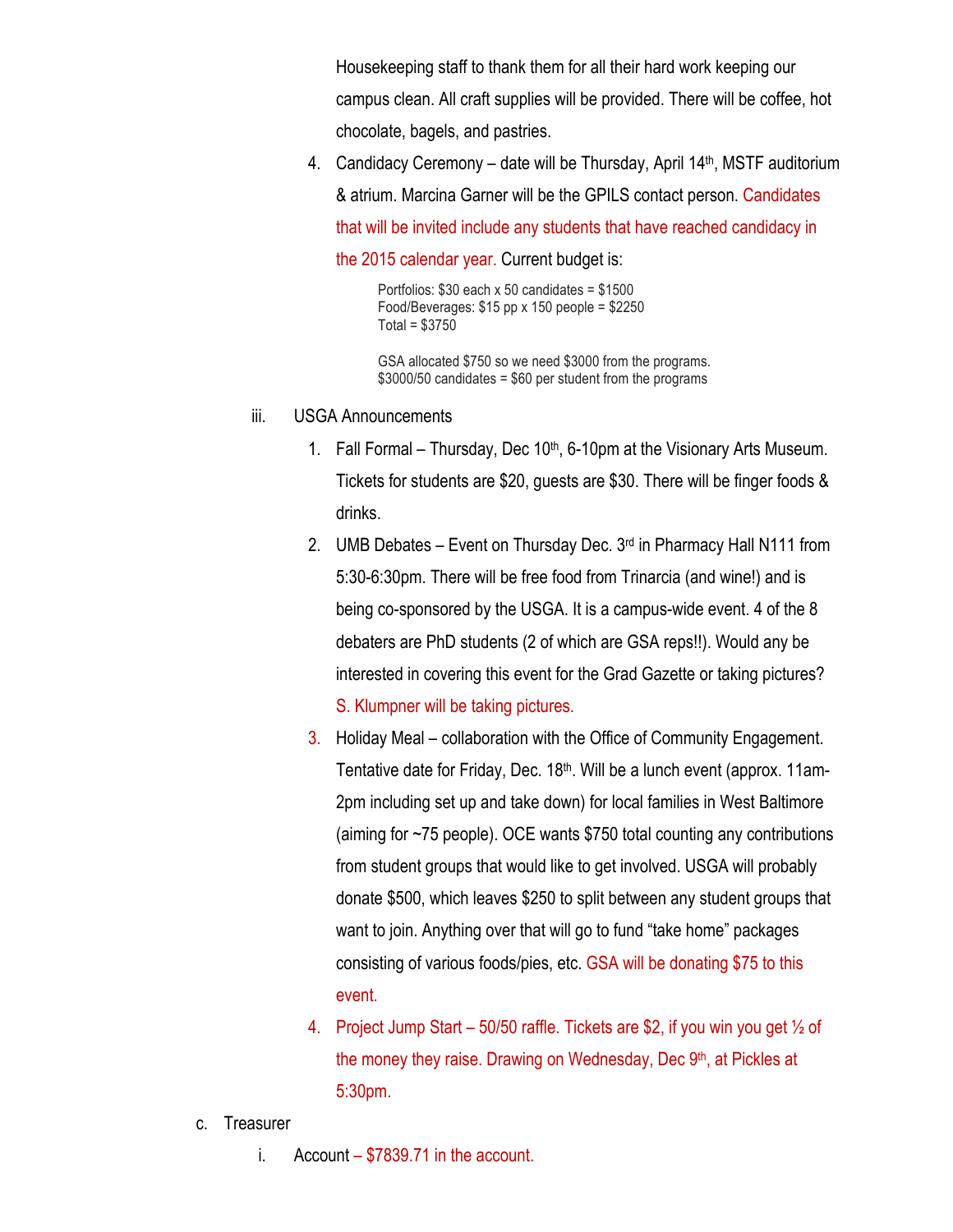- ii. Finance Committee second quarter travel awards due Jan  $15<sup>th</sup>$ .
- d. Secretary
	- i. Announcements none
	- ii. Professional Development Committee no updates
	- iii. GRC no updates

4.

- a. Grad Council rep
	- i. Announcements
	- ii. U of M grad council discussion leave of absence policy (how far into a semester are you allowed to take a leave of absence); discussion about the 'milestone' deadlines we have (five years to candidacy, four years to completion – are these deadlines necessary?); question about if grad students need to be full time towards the end of their program (this may apply to masters students, who have to maintain full time status and have to pay these costs; may also apply to students who give up their GRAs and pay out of pocket as they are finishing up); the UMB course that wasn't previously approved (Leadership and Business in Science) by the grad council will be reviewed by Erin Golembewski and will likely be offered again.
- b. PR
- i. Announcements
- ii. Communications Committee we need more writers!!! Contact Linda (umb.gsa.pro@gmail.com).
- c. Meyerhoff vote on funding request, pushed from last meeting due to loss of quorum. Requested \$247 for food, we have \$305 left in our budget for this semester for supported groups. Money will be spent to fund a taco bar that will be at the event. Event will be open to all of the grad students. Motion to approve the funding request by A. Labuza, seconded by Q. Banks. Motion is approved - Meyerhoff will receive \$247.
- d. NOVA had students come to UMB from a local highschool, took them around to different labs. Held an event for other service groups in local schools. Reps from UMB, UMBC, Johns Hopkins – will try to have more collaborative events in the future.
- 5. Old Business:
- 6. New Business:
	- a. GSA body Holiday Cookie Swap and Retreat date will be 12/4/2015 at 4:00pm! Followed by GSA-sponsored social hour a 5:00pm.
- 7. Upcoming events
	- a. President's Events: